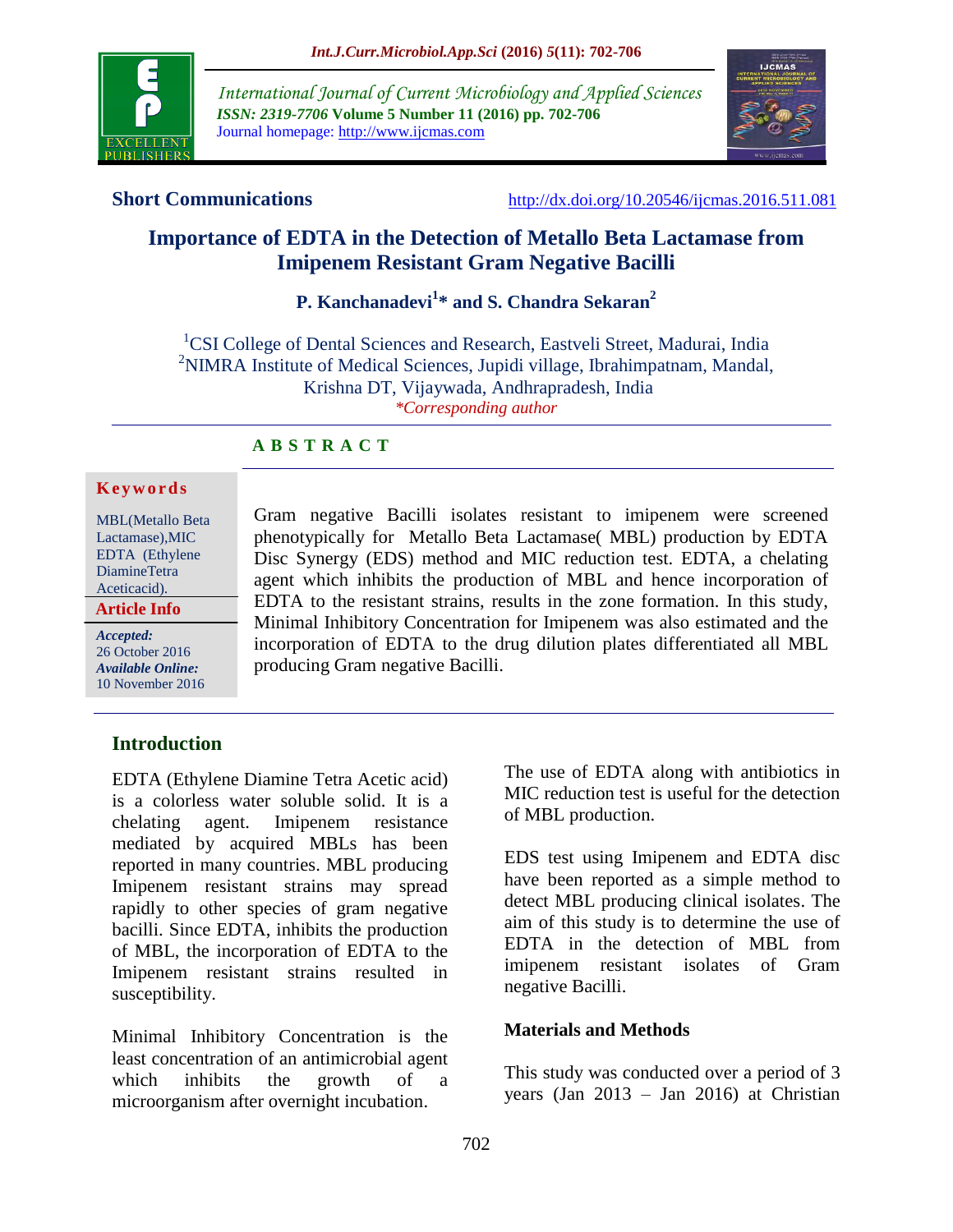Mission Hospital, Madurai. A total of 76 E.coli sp., 60 *Pseudomonas* sp., 9 *Klebsiella* sp., 3 *Proteus* sp., 1 *Citrobacter* sp., 2 Salmonella typhi sp., and 1 Shigella sp., These organisms were isolated from various samples like Urine, Pus, Blood, Stool and Sputum of both outpatients and inpatients admitted to different wards, were sent to the laboratory for diagnosis and sensitivity testing.

All these isolates were undergone antibiogram for imipenem resistance by the routine Kirby- Bauer Disc diffusion method using CLSI manual. A Total of 25 E.coli, 42 *Pseudomonas*, 2 *Klebsiella*,1 *Proteus* and 1 *Citrobacter* were resistant to Imipenem. Their MIC values were also found. The imipenem resistant strains were subjected to EDS test and MIC reduction test using EDTA.

# **EDTA disk synergy (EDS) test**

EDTA disk synergy (EDS) test was done with imipenem and EDTA discs for detection of Metallo Beta Lactamases in the imipenem resistant isolates.

A 0.5 M EDTA solution was made by dissolving 1.86.g of disodium EDTA.  $2H<sub>2</sub>O$ (NICE CHEMICALS, Kerala India )in 10 ml of distilled water. The pH was adjusted to 8.0 by adding either Hcl or NaoH and should be sterilised by autoclave.

The test isolate of 18 -24 hours culture was adjusted to 0.5 McFarland standard and spread on the surface of a MHA plate. A 10ug imipenem disc (HI-MEDIA, Mumbai, India) was placed on the agar. A blank disk prepared from Whatmann filter paper no. 1 had incorporated with 10ul of 0.5 M EDTA was kept 10mm edge-to-edge apart from the imipenem disc. After incubating overnight at  $37^\circ$  C, the appreance of zone between the two discs was interpreted as positive for MBL production.

# **MIC Reduction test**

MIC reduction test of imipenem was done by agar dilution method. EDTA (1 ml solution of 0.5M) was added to 1 ml of the imipenem. Mix 2 ml of EDTA and imipenem with 18 ml of molten Mueller Hinton agar and poured on plates that were allowed to set. A loopful of test inoculums was spot inoculated on these plates. The reading was taken after overnight incubation. The highest dilution of imipenem that inhibits the growth of the organism was taken as MIC. The four fold reduction from the previous MIC of these strains without EDTA confirmed that the strains were MBL producer.

# **Results and Discussion**

A total of 154 isolates of 7 various gram negative Bacilli (76 E.coli sp., 60 *Pseudomonas* sp., 9 *Klebsiella* sp., 3 *Proteus* sp., 1 *Citrobacter* sp., 2 Salmonella typhi and1 Shigella sp.,) were included in the study. A total of 25 E. coli, 42 *Pseudomonas*, 2 *Klebsiella*, 1 *Proteus* and 1 *Citrobacter* were found to be Imipenem resistant and the rest of the isolates showed sensitivity by the routine antibiogram. Minimal inhibitory concentration of these strains for Imipenem is shown in Table 1.

All the 71 imipenem resistant strains ( 25 E.coli,42 *Pseudomonas* sp., 2 *Klebsiella* sp., 1 *Proteus* sp., 1 *Citrobacter* sp., ) were screened for MBL production by EDS test and MIC reduction test. Among the 25 imipenem resistant E.coli sp., 12 (48%) were found to produce MBL by EDS test and 15(60%) were found to produce MBL by MIC reduction test. Among the 42imipenem resistant *Pseudomonas* sp., 19(45.23%) were found to produce MBL by EDS test and 23(54.76%) were found to produce MBL by MIC reduction test.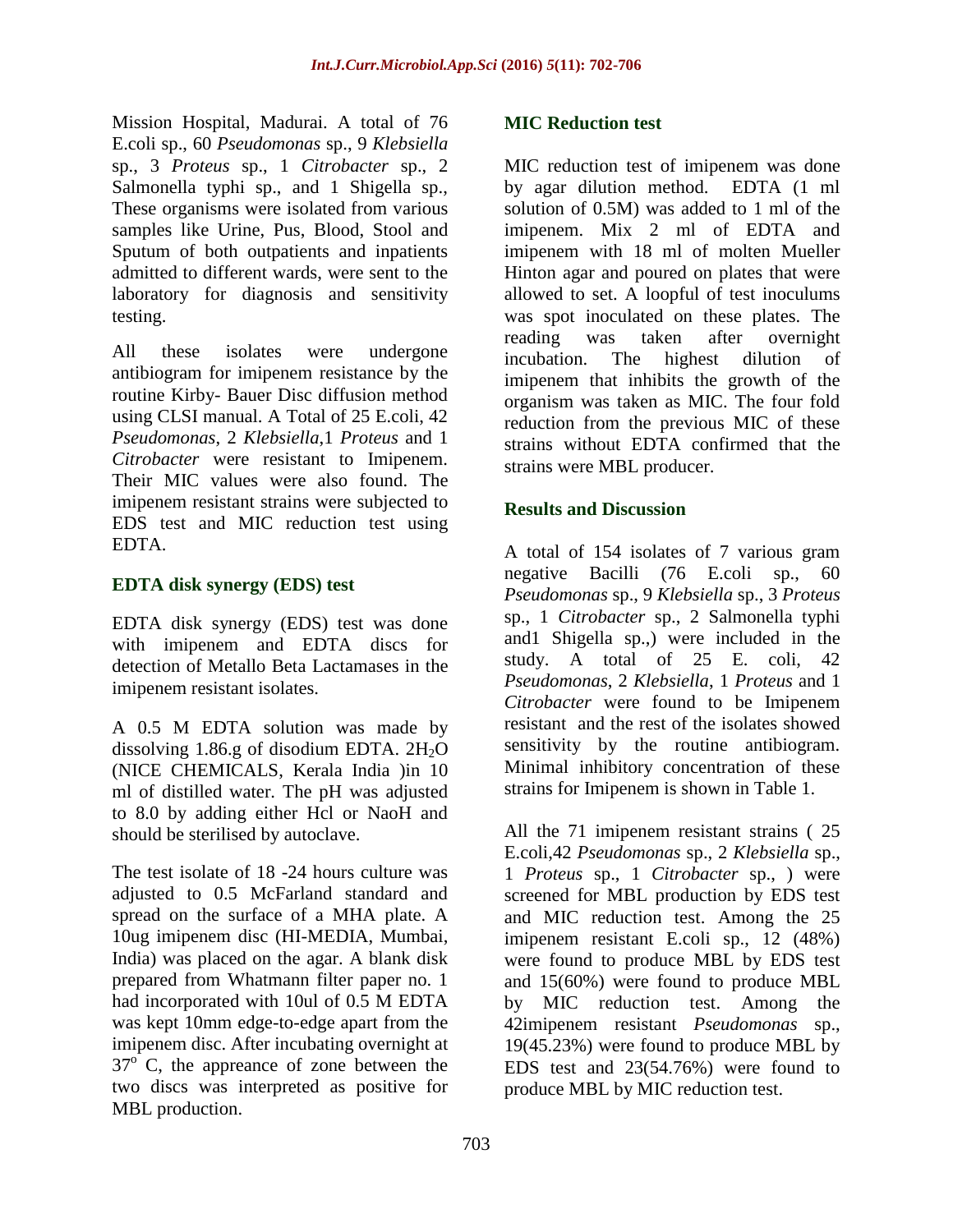Antibiotic resistance may be due to the mechanisms like lack of drug penetration, mutation, efflux mechanism and the production of enzymes. Of which the production of MBL is of great importance in imipenem resistance among gram negative bacilli.

MBL producing gram negative bacilli may transfer resistance gene to other microorganisms leading to serious medical problems in hospitals, all over the world. Hence the detection MBL producing gram negative bacilli at the very early period is important to prevent dissemination.

| Table.1          |           |          |                         |         |        |                                             |  |  |  |  |            |                    |              |
|------------------|-----------|----------|-------------------------|---------|--------|---------------------------------------------|--|--|--|--|------------|--------------------|--------------|
|                  |           | 256 mg/l | <b>MIC For Imipenem</b> |         |        |                                             |  |  |  |  |            |                    |              |
|                  | >256 mg/l |          | 128 $mg/l$              | 64 mg/l | 32mg/l | 16 mg/l   8 mg/l   4 mg/l   2 mg/l   1 mg/l |  |  |  |  | $0.5$ mg/l | $\sqrt{0.25}$ mg/l | $0.125$ mg/l |
| E.coli (25)      |           |          | 6                       | 8       | 5      |                                             |  |  |  |  |            |                    |              |
| Pseudomonas (42) | 8         | 4        | 13                      | 4       | 5      |                                             |  |  |  |  |            | 2                  |              |
| Proteus (1)      |           |          |                         |         |        |                                             |  |  |  |  |            |                    |              |
| Klebsiella (2)   |           |          |                         | 2       |        |                                             |  |  |  |  |            |                    |              |
| Citrobacter (1)  |           |          |                         |         |        |                                             |  |  |  |  |            |                    |              |

**Table.1**

EDTA, Ethylene Diamine Tetraacetic Acid, is used in many ways like for chelation treatment, lead poisoning, multiple sclerosis, Parkinson's disease. Scleroderma, Psoriasis, Eye infection etc.. It is also used to improve stability in pharmaceutical products. It is also used in certain blood collection tubes in laboratories (WebMD). EDTA also inhibits the production of MBL and hence it is used in this study.

In EDTA Disc synergy test, EDTA inhibits MBL from Imipenem resistant strain and hence there was zone formation. 48% of E.coli and 45.23% of *Pseudomonas* were found to produce MBL by this method. In the study of Envuru *et al.,* (2011), 50% of MBL production is given by E.coli. Similar results of 46 % of MBL production in *Pseudomonas* could be detected in the study of Johann Pitout *et al.,* (2005). Noyal *et al.,* (2009) had reported 50% of MBL production in *Pseudomonas*. In contrast, MBL production in *Pseudomonas* in the study of Varaiya *et al.,* (2008), Agarwal *et al.,* (2008), Navneeth *et al.,* (2002), Hemalatha *et al.,* (2005), Mandiratta *et al.,*  (2005) were 20.8%, 8.05%,

12%,14%,8.62% respectively.

E.coli (76%) showed their MIC for Imipenem ranges from 128mg/l to 32mg/l and *Pseudomonas* (81%) showed their MIC for Imipenem ranges from >256mg/l to 32mg/l. Addition of EDTA to MIC dilution plates showed the difference in ranges and there was four fold reduction in the results and thus confirmed the production of MBL. 2 *Klebsiella* sp., 1 *Proteus* sp.,1 *Citrobacter* sp., used in this study showed imipenem resistance by Kirby Bauer disc diffusion method but produced negative result for MBL production.

Though EDTA is used in various ways, this study reveals the usage of EDTA in the detection of MBL production from imipenem resistant Gram negative Bacilli. The inclusion of MBL detection test in the routine diagnosis may eliminate the dissemination of antibiotic resistance.

# **References**

Agarwal, G., R.B. Lodhi, *et al*., Study of Metallo Beta Lactamase Production in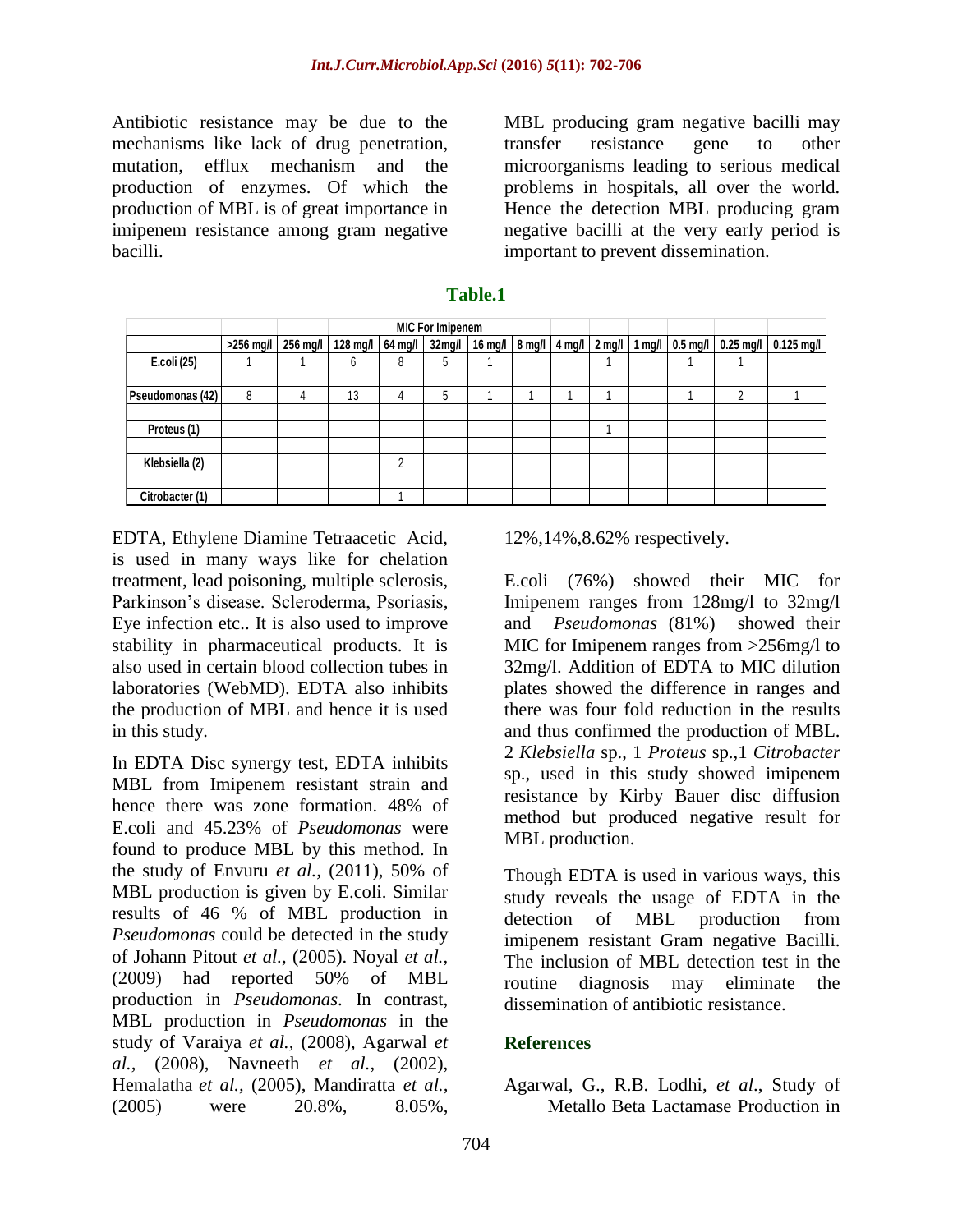Clinical Isolates of *Pseudomonas* aeroginosa, *Indian J. Med. Microbiol.,*  26(4)P: 349-51.

- Beth A. Rasmussen and Karen Bush, Carbapenem Hydrolysing Beta Lactamases, *Antimicrobial Agents and Chemotherapy,* Feb.1997,p 223-232.
- Clinical and Laboratory Standard Institute. 2006. Methods for Dilution Antimicrobial Susceptibility Tests for Bacteria that Grow Aerobically; Approved Standard – Seventh Edition. M7- A7,Vol 26, No.2.
- Dongeun Yong, Kyungwon Lee *et al*., 2002. Imipenem EDTA Disk Method for Differentiation of Metallo Beta Lactamase Producing Clinical Isolates of *Pseudomonas* sp., and Acinetobacter sp., *J. Clin. Microbiol.,*  3798-3801.
- Enwuru, N.V., Enwuru, C.A., Ogbonnia, S.O., Adepoju-Bello, A.A. 2011. Metallo-Β-Lactamase Production by Escherichia Coli and *Klebsiella* Species Isolated from Hospital and Community Subjects in Lagos, Nigeria. *Nature and Sci.,* 9(11).
- Hae Suk Cheong, Cheol in kang *et al*., 2007. Clinical significance of healthcare associated infections in community onset *Escherichia coli* bacteraemia. *J. Antimicrobial Chemotherapy,* 60: 1355-1360.
- Hemalatha, V., Sekar, U., Kamat, V. 2005. Detection of metallo beta latamase producing *Pseudomonas* aeroginosa in hospitalised patients. *Indian J. Med. Res.,*122: 148-52.
- Hisakazu Yano, Akio Kuga *et al*., Plasmid Encoded Metallo Beta lactamase (IMP-6) Conferring Resistance to Carbapenems, Especially Meropenem. *Antimicrobial Agents and Chemotherapy,* p.1343-1348.
- ICMR BULLETIN, Detection of Antimicrobial Resistance in common

Gram negative and Gram positive bacteria encountered in infectious diseases- An update.vol 39,No.1-3.

- Jennifer, M., Andrews. 2001. Determination of minimum inhibitory concentrations. *J. Antimicrobial Chemother.,* 48,Suppl.S15-16.
- Johann, D.D., Pitout, Daniel, B., Gregson, *et al*. 2005. Detection of *Pseudomonas* aeroginosa producing Metallo Beta Lactamases in a large centralised laboratory. *J. Clin. Microbio.,* 3129– 3135 Vol. 43, No. 7
- Lautenbach, E., Synnestvedt, M., *et al*., Imipenem Resistance in *Pseudomonas* aeroginosa: emergence, epidemiology and impact on clinical and economic outcomes. *Infection control Hospital Epidemiol.*
- Mendiratta, D.K., Deotale, V., Narang, P.2005. Metallo beta lactamase producing *Pseudomonas* aeroginosa in a hospital from rural area. *Indian J. Med. Res.,* 17: 14 – 7.
- National Committee for Clinical Laboratory Standards. Performance standards for antimicrobials disc susceptibility tests. Approved Standard,seventh ed. NCCLS document M2-A7.Wayne, PA: National Committee for Clinical Laboratory Standards.
- Navneeth, B., Sridaran, D., Sahay, D., Belwadi, M.R.S. 2002. A preliminary study on metallo beta lactamase producing *Pseudomonas* aeroginosa in hospitalised patients. *Indian J. Med. Res*., 116: 264 – 7.
- Nicholas Troillet, Matthew., H., Samore, and Yehuda Carmeli. 1997. Imipenem Resistant *Pseudomonas* aeroginosa : Risk Factors and Antibiotic susceptibility Patterns. *Clin. Infectious Dis.,* 5: 1094-8.
- Noyal, M.J.C., G.A Manezes, B.N. Harish, S. Sujatha and S.C. Parija. Simple screening tests for detection of